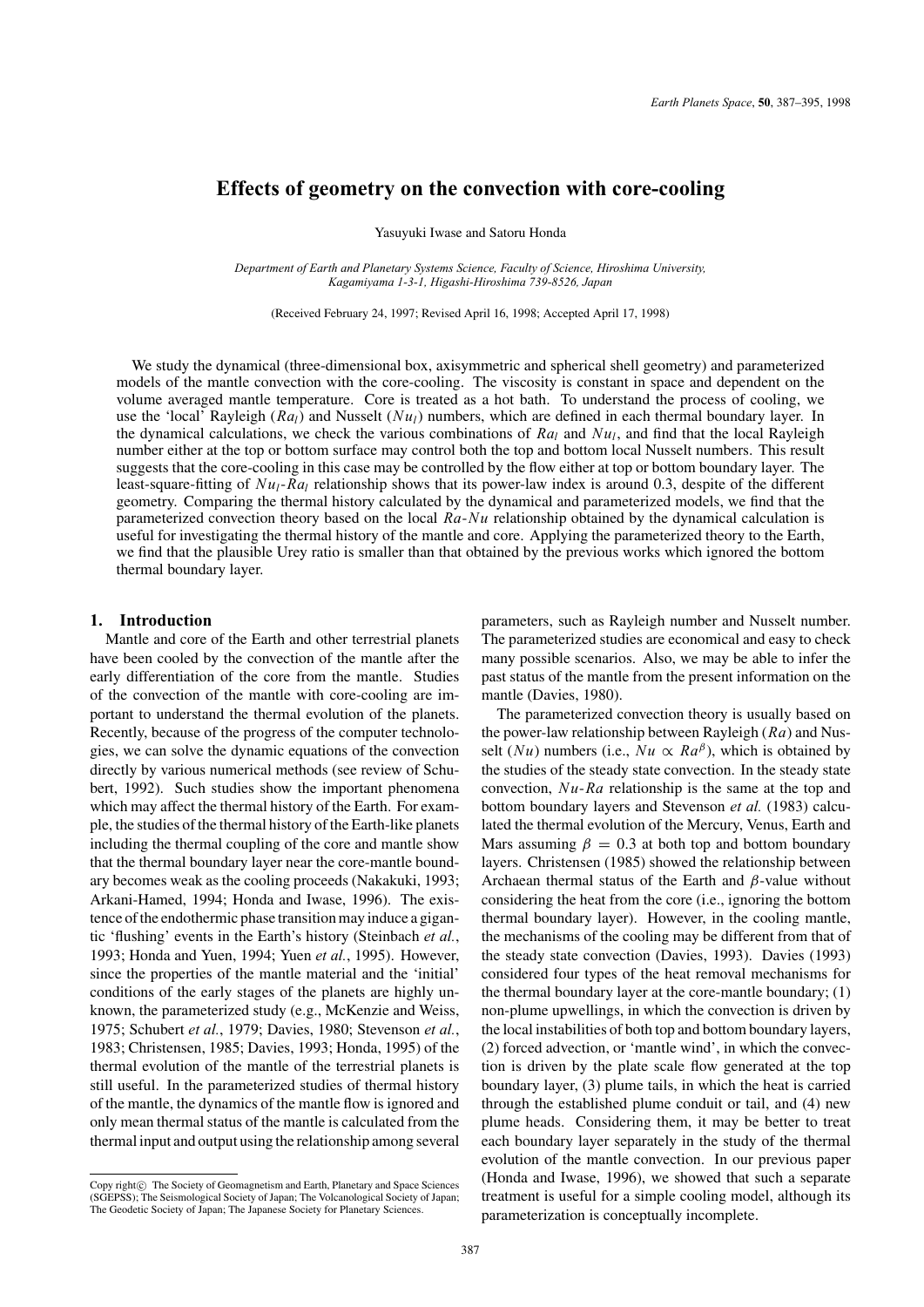| Geometry                    | Grid Point <sup>(1)</sup> $(2)$ )  | K              | $\boldsymbol{m}$ | $\beta_T^{(3)}$ | $\beta_B^{(4)}$ |
|-----------------------------|------------------------------------|----------------|------------------|-----------------|-----------------|
| 3D Box                      | $128 \times 128 \times 64$ (3:3:1) | 2              | 30               | 0.279           | 0.230           |
| 3D Box                      | $128 \times 128 \times 64$ (3:3:1) | 10             | 30               | 0.354           | 0.367           |
| 3D Box                      | $128 \times 128 \times 64$ (3:3:1) | 20             | 30               | 0.363           | none            |
| Axisymmetric                | $128 \times 128 (0.55)$            | $\overline{c}$ | 30               | 0.288           | 0.192           |
| Axisymmetric                | $128 \times 128 (0.55)$            | 2              | 60               | 0.300           | 0.293           |
| Axisymmetric <sup>(5)</sup> | $128 \times 128 (0.55)$            | 2.25           | 30               | 0.219           | 0.242           |
| Axisymmetric                | $128 \times 128 (0.325)$           | 5              | 30               | 0.392           | 0.327           |
| Axisymmetric                | $128 \times 128 (0.55)$            | 20             | 30               | 0.196           | 0.265           |
| 3D Spherical Shell          | $32 \times 32 \times 64 (0.55)$    | $\overline{c}$ | 30               | 0.276           | 0.281           |

Table 1. Parameters used for dynamical calculations.

 $^{(1)}$ *x* × *y* × *z* (box model) or *r* ×  $\theta$ (× $\phi$ ) (spherical shell model). <sup>(2)</sup> Aspect ratio (box model) or core size  $\eta$  (spherical shell model). <sup>(3)</sup> $\beta_T$  for  $Nu_T$ - $Ra_T$  for box model and for  $Nu_T$ - $Ra_B$  for spherical shell model. <sup>(4)</sup> $\beta_B$  for  $Nu_B$ - $Ra_T$ for box model and for  $Nu_B$ - $Ra_B$  for spherical shell model. <sup>(5)</sup>Start with the different initial condition from the other axisymmetric case.

In this paper, we extend our previous studies into threedimensional box and the spherical shell geometry models. In order to understand the core-cooling mode, we apply the 'local' Nusselt (*Nu<sub>l</sub>*) and Rayleigh (*Ra<sub>l</sub>*) numbers (Honda, 1996), which are more consistent parameters for local treatment than those used by Honda and Iwase (1996). We shall show the usefulness of  $Nu_l$ - $Ra_l$  relationship for the study of parameterized convection. We also reexamine the studies of the previous parameterized thermal history of the Earth.

#### **2. Numerical Method**

The models we use here is essentially the same as those described in Honda and Iwase (1996). We shall repeat here some of the important points.

## **2.1 Fully dynamical calculation**

We assume the mantle as the infinite Prandtl number viscous fluid and adopt the Boussinesq approximation. Viscosity is constant in space and dependent on the volume averaged temperature of the mantle. Core is treated as a hot bath of constant temperature  $T_B$  (temperature at bottom of the mantle). The equations to be solved are the equations of continuity, motion, and heat transfer of the mantle and core. Length, time, and temperature are normalized by thickness of the convection layer  $d (= r_T - r_B; r_T)$  is the radius of the top surface and  $r_B$  is the radius of the core), thermal diffusion time  $d^2/\kappa$  ( $\kappa$  is the thermal diffusivity), and temperature difference between the core and the surface of the mantle  $\Delta T_{ref}$  (=  $T_B - T_T$ ;  $T_T$  is the temperature at the surface) at time  $t = 0$ , respectively. The non-dimensional expressions of equations of mass conservation, motion, and energy conservation for mantle and core, are respectively given by

$$
\begin{cases}\n\nabla \cdot \mathbf{v} = 0, \\
-\nabla P + \nu \nabla^2 \mathbf{v} + R a_{ref} T \mathbf{e}_r = \mathbf{0}, \\
\frac{\partial T}{\partial t} + (\mathbf{v} \cdot \nabla) T = \nabla \cdot (\nabla T), \\
\frac{d T_B}{dt} = -K q_B\n\end{cases}
$$
\n(1)

where  $e_r$  is the unit vector of the vertical direction (positive upward).  $Ra_{ref}$  is the reference Rayleigh number defined by

$$
Ra_{ref} = \frac{\alpha g d^3 \Delta T_{ref}}{\kappa v_{ref}} \tag{2}
$$

where  $\alpha$  is the coefficient of the thermal expansion,  $v_{ref}$  is the kinematic viscosity at  $t = 0$ ,  $\kappa$  is the thermal diffusivity and *g* is the acceleration of the gravity. The normalized viscosity of the mantle  $\nu$  is assumed to depend only on the volume averaged temperature of the mantle  $T_m$ , which is given by

$$
v = \left(T_m / T_{ref}\right)^{-m} \tag{3}
$$

where  $T_{ref}$  is the averaged temperature at  $t = 0$ . Power-law index *m* is a constant and is around 30 for the mantle of the Earth (Davies, 1980). Other material properties are assumed to be constant. *K* is the non-dimensional number related to the cooling of the core and is given by

$$
K = \frac{3\rho_m C_m d}{\rho_c C_c r_B} \tag{4}
$$

where  $\rho_m$ ,  $C_m$ ,  $\rho_c$ , and  $C_c$  is the density and the specific heat of the mantle and core, respectively (Steinbach *et al.*, 1993). For the Earth, *K* is around 2. Boundary conditions are freeslip and constant temperature on top and bottom boundaries.

The basic equations are solved by the finite (control) volume method (Patankar, 1980). The details of the methodology are described in Tackley (1993) for box model and Iwase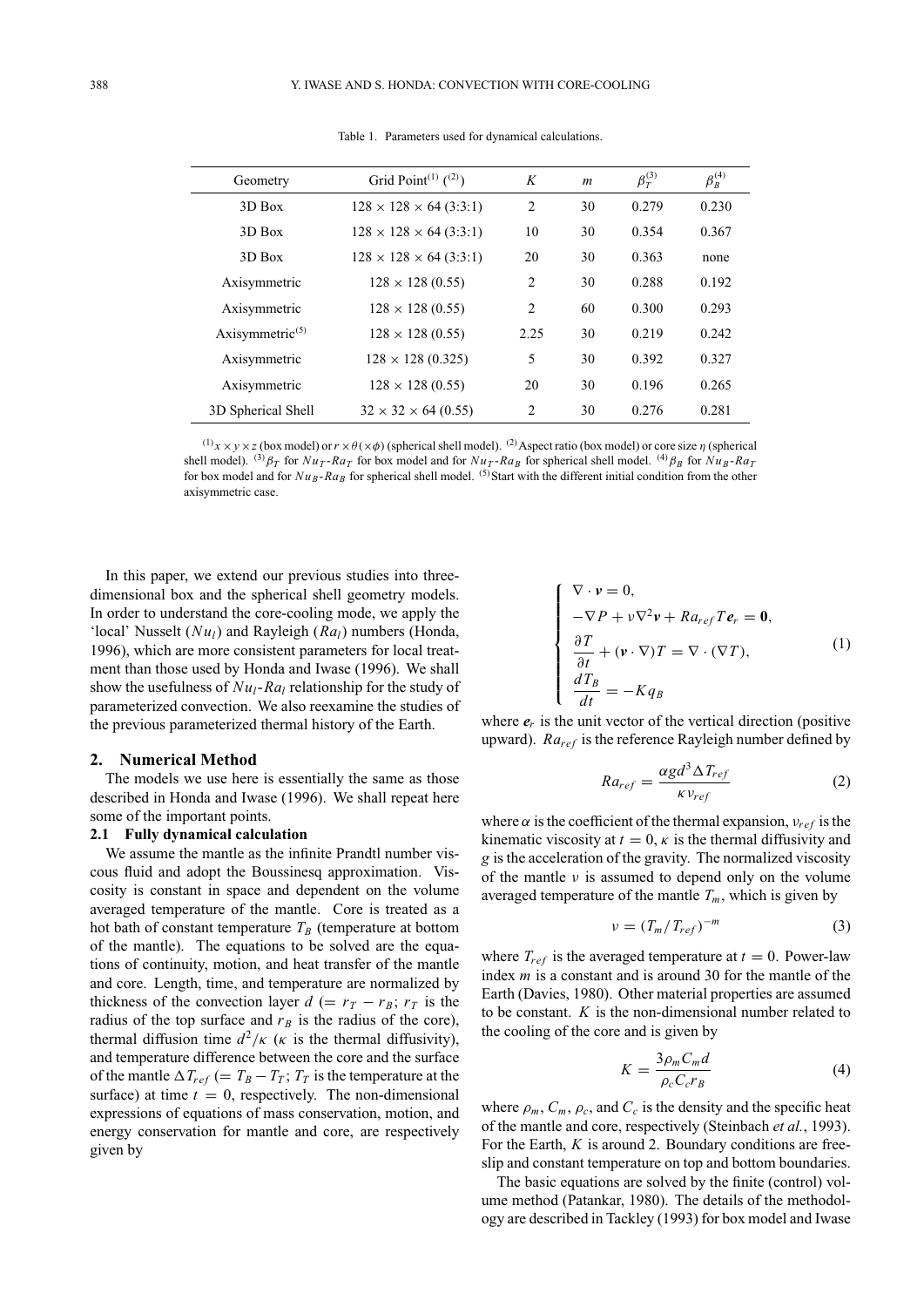

Fig. 1. Flow pattern (left) and horizontally averaged temperature profile (right) for axisymmetric model ( $\eta = 0.55$ ,  $K = 2$  and  $m = 30$ ) at  $Ra = 5 \times 10^6$  (initial condition; first panel), ~10<sup>6</sup> (second panel),  $\sim$ 10<sup>5</sup> (third panel) and  $\sim$ 10<sup>4</sup> (last panel). Temperature is normalized by the initial core temperature. Contour interval is 0.1 non-dimensional unit. Dashed lines in vertical temperature profile (right figures) show the globally averaged temperature (*Tm*).

(1996) for spherical shell models. Axisymmetric model is calculated by setting the physical parameters, such as the velocity, temperature, and pressure, to be independent of longitudinal coordinate and the longitudinal velocity to be zero.

#### **2.2 Parameterized calculation**

For the calculation of the parameterized convection, we consider the simple energy balance of the core and the mantle. Non-dimensional expressions of these equations are given by

$$
\begin{cases}\n\frac{dT_m}{dt} = \frac{3}{1 + \eta + \eta^2} (\eta^2 q_B - q_T) + H, \n\frac{dT_B}{dt} = -Kq_B\n\end{cases}
$$
\n(5)

where  $\eta$  is the ratio of the radius of the core to that of the surface of the mantle (i.e.,  $\eta = r_B/r_T$ ) and *H* is the internal heat generation. Note that  $\eta = 1$  corresponds to the cartesian cases and  $\eta = 0.55$  corresponds to the Earth's mantle. The heat fluxes at the top  $q_T$  and bottom  $q_B$  are obtained from the *Nu*-*Ra* relationship. This point is discussed in the later section. The time integration of the above equations is executed backward using the forth-order Runge-Kutta method.



Fig. 2. Temperature difference from the horizontally averaged temperature at the mid-depth plane (left; Hammer-Aitof plot) and horizontally averaged temperature profile (right) for three-dimensional spherical shell model ( $\eta = 0.55$ ,  $K = 2$  and  $m = 30$ ). Figures are the snapshots for  $Ra = 5 \times 10^6$  (initial condition; first panel), ~10<sup>6</sup> (second panel), ~10<sup>5</sup> (third panel) and  $\sim 10^4$  (last panel). Temperature is normalized by the initial core temperature. Contour interval is 0.1 non-dimensional unit. Dashed lines in the left figures are the negative value (downwelling) and solid lines are the positive (upwelling). Dashed lines in vertical temperature profile show the globally averaged temperature.

# **3. Local Parameterization**

 $\sqrt{ }$  $\int$ 

 $\overline{\mathsf{I}}$ 

To treat the boundary layers separately, we introduce the 'local' Rayleigh (*Ra<sub>l</sub>*) and Nusselt (*Nu<sub>l</sub>*) numbers (Honda, 1996). Here, we shall repeat their arguments to clarify the following discussions. They are defined separately at the top and bottom thermal boundary layers as

$$
Ra_{l} \equiv \frac{\alpha g \Delta T_{l} d^{3}}{\kappa \nu},
$$
  
\n
$$
Nu_{l} \equiv \frac{q_{l}}{k \Delta T_{l}/d}
$$
\n(6)

where  $\Delta T_l$  and  $q_l$  are the temperature drop in the top or bottom thermal boundary layer and the heat flux through the corresponding boundary layers, respectively. The suffix *l* implies the 'local' value ( $l$  is either  $T$ : top or  $B$ : bottom). Honda (1996) showed that *Ra<sub>l</sub>* and *Nu<sub>l</sub>* are convenient parameters to interpret the results of the steady cartesian con-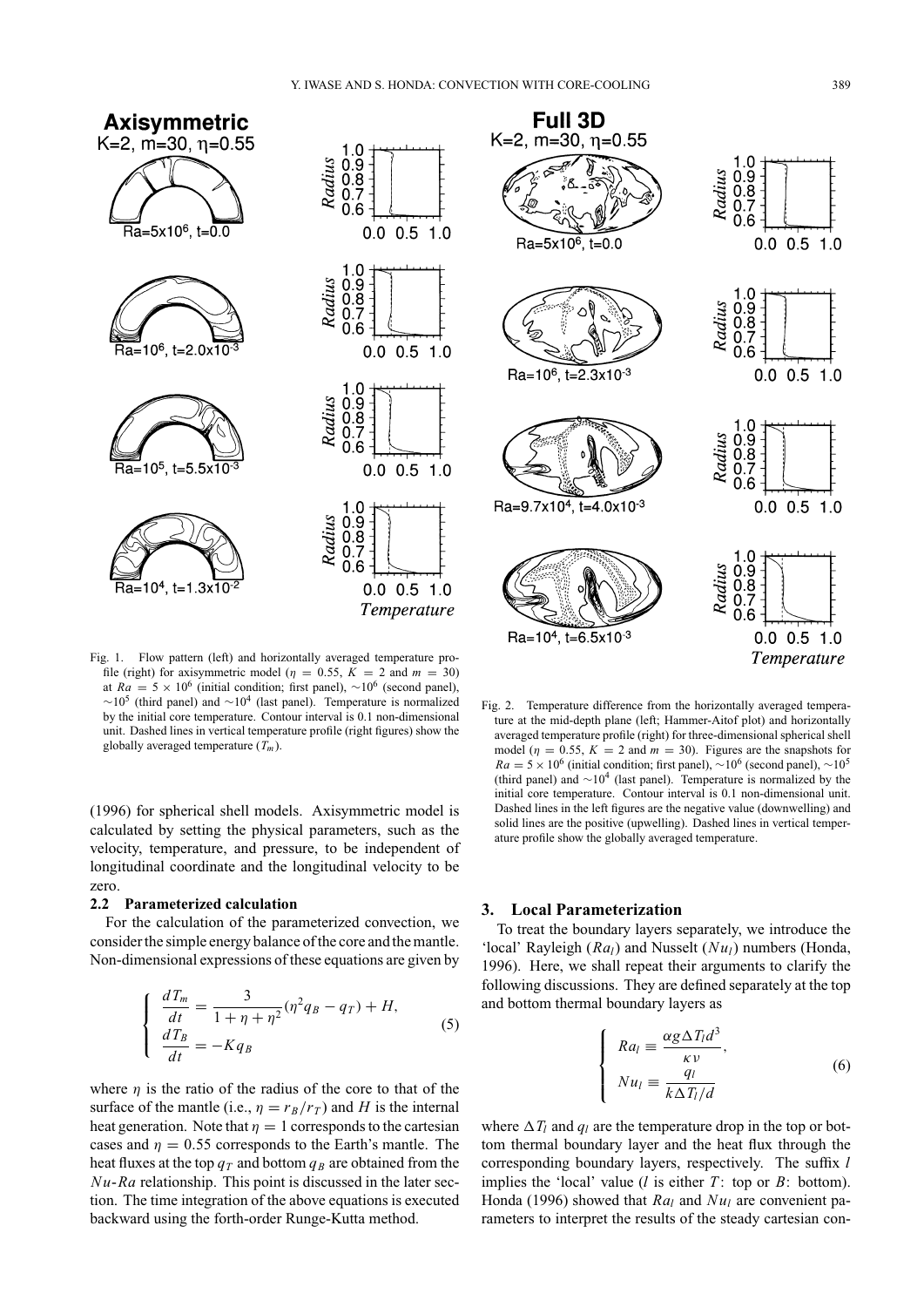

Fig. 3. Relationship between temporal local Nusselt ( $Nu<sub>l</sub>$ ) and Rayleigh ( $Ra<sub>l</sub>$ ) numbers ( $Ra<sub>T</sub>$  vs.  $Nu<sub>T</sub>$ ; solid line and  $Ra<sub>B</sub>$  vs.  $Nu<sub>B</sub>$ ; dashed line).

vection with a variable viscosity.

If the thermal boundary layer thickness is controlled by its own gravitational instability (Howard, 1966), we may write such condition as

$$
\frac{\alpha g \Delta T_l \delta_l^3}{\kappa \nu} = R a_{cl} \tag{7}
$$

where  $\delta_l$  is the thickness of the thermal boundary layer and *Racl* is a constant. Since

$$
q_l \sim k \frac{\Delta T_l}{\delta_l},\tag{8}
$$

we may obtain

$$
q_l \sim \left(\frac{Ra_l}{Ra_{cl}}\right)^{1/3} k \frac{\Delta T_l}{d}.\tag{9}
$$

This implies

$$
Nu_l \sim \left(\frac{Ra_l}{Ra_{cl}}\right)^{1/3}.\tag{10}
$$

Generalizing this result, we may write the relationship between  $Nu_l$  and  $Ra_l$  as

$$
\begin{cases}\nNu_T = aRa_T^{\beta} \\
Nu_B = aRa_B^{\beta}\n\end{cases}
$$
\n(11)

where  $\beta$  is a constant supposed to be close to 1/3. Implicit assumption in Eq. (11) is that *Ra<sub>cl</sub>* is constant at bottom and top boundary layers.

Davies (1993) showed that, if the core is cooled by the flow induced by the plate scale flow (i.e., forced convection),

$$
q_B = \gamma \frac{\Delta T_B}{\Delta T_T} q_T \tag{12}
$$

where  $\gamma$  is a constant (Eq. (9) of Davies, 1993). Since he assumed that the thermal conductivity is constant throughout the mantle, this relationship may be rewritten as

$$
Nu_B = \gamma Nu_T. \tag{13}
$$

This may imply that both local Nusselt numbers may be controlled by either  $Ra_T$  or  $Ra_B$  (i.e., single  $Ra_I$ ).

#### **4. Results and Discussions**

## **4.1 Dynamical calculation**

We carry out the fully dynamical calculations of threedimensional box and the spherical shell models. The conditions and the parameters *K* and *m* are listed in Table 1. The model with  $K = 2$  and  $m = 30$  roughly equivalent to the real Earth. All the calculations start with the initial Rayleigh number of  $Ra_{ref} = 5 \times 10^6$ . For the three-dimensional box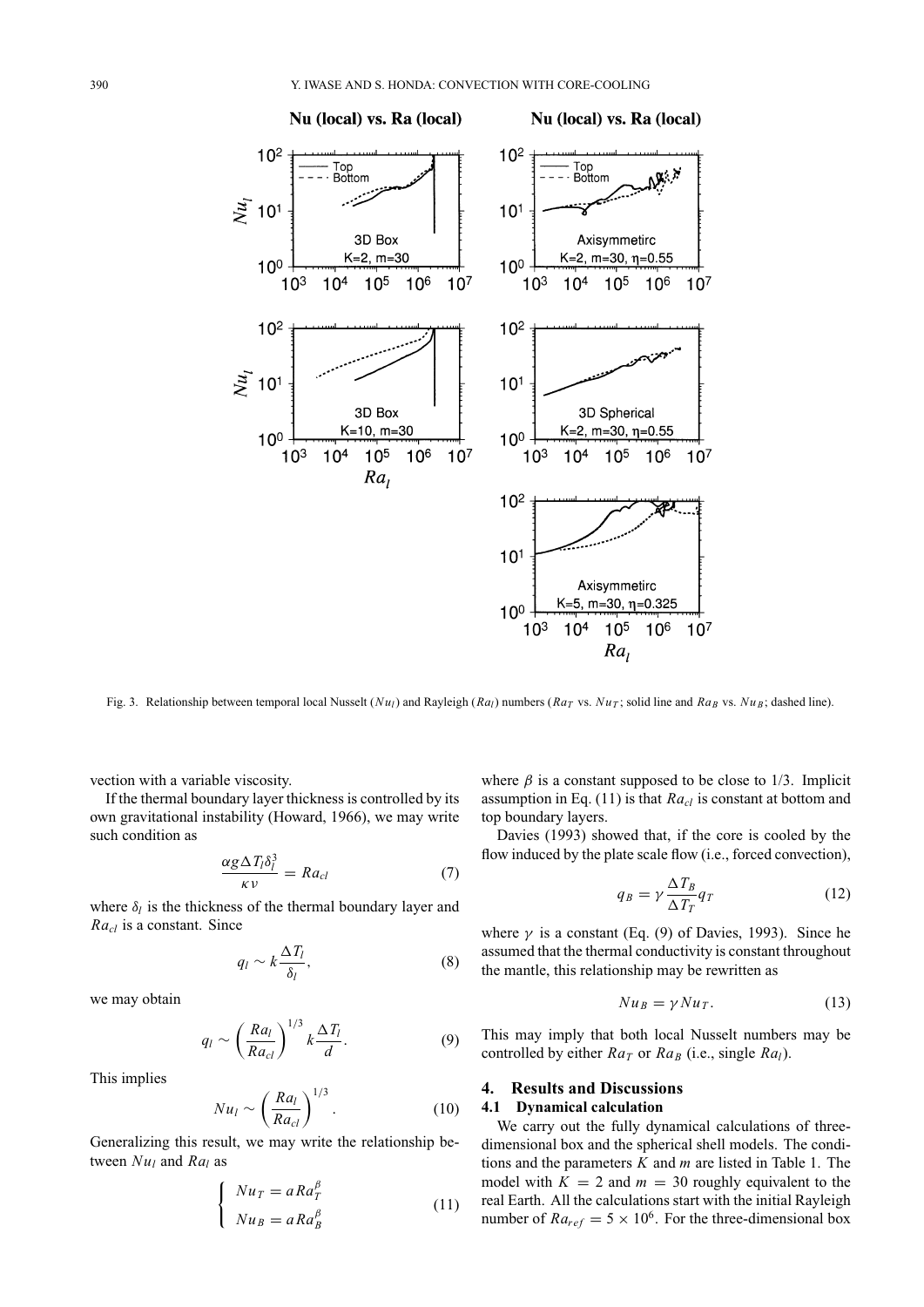

Nu (local) vs. Ra (bottom)



Fig. 4. Relationship between temporal local Nusselt ( $Nu_l$ ) and top Rayleigh number ( $Ra_T$ ) for box models (left) and bottom Rayleigh number ( $Ra_B$ ) for spherical shell models (right).

model, the number of control volumes are  $128 \times 128$  for horizontal and 64 for vertical directions. For the axisymmetric and full three-dimensional models, the number of the control volumes are  $128 \times 128$  ( $r \times \theta$ ) and  $32 \times 32 \times 64$  ( $r \times \theta \times \phi$ ), respectively. At the high Rayleigh number ( $Ra > 10^6$ ), this mesh configuration may not be enough. However, as we will show, the results are mainly controlled by the Rayleigh number below  $10<sup>6</sup>$ . Thus, the general conclusion obtained in this study is considered to be valid, at least, up to  $Ra \sim 10^6$ .

Figures 1 and 2 show the flow pattern and the horizontally averaged temperature for the Earth-like model  $(K = 2)$ and  $m = 30$ ) for the axisymmetric (Fig. 1) and full threedimensional spherical shell (Fig. 2) geometry. As the mantle and core cool down, temperature drop in the bottom thermal boundary layer gradually decreases. This is also found in our previous two-dimensional box models (Honda and Iwase, 1996).

To define  $Nu_l$  and  $Ra_l$ , we assume that the temperature drops of each thermal boundary layers are  $\Delta T_T = T_m - T_T$ for top and  $\Delta T_B = T_B - T_m$  for bottom thermal boundary layer.

Figure 3 shows the temporal relationship of  $Nu_T$ - $Ra_T$ and  $Nu_B-Ra_B$ . As the core-cooling constant *K* becomes large (i.e., the rate of cooling becomes large), the difference between  $Nu_T$ - $Ra_T$  and  $Nu_B$ - $Ra_B$  becomes large. We note that the gradient of  $Nu_T$ - $Ra_T$  and  $Nu_B$ - $Ra_B$  relationships is different from each other.

The decrease in the mean temperature by the cooling is much smaller than that in the temperature of the core as shown Figs. 1 and 2 (see, also Honda and Iwase, 1996). Thus, since the temperature drop within the top boundary layer is larger than that of the bottom (i.e.,  $\Delta T_T > \Delta T_B$ ) for the cartesian geometry, the top local Rayleigh number is larger than bottom local Rayleigh number ( $Ra_T > Ra_B$ , see Eq. (11)). However, for the spherical shell geometry, the bottom Rayleigh number is still larger than the top Rayleigh number ( $Ra_B > Ra_T$ ). It may be natural to think that the flow is controlled by the instability at the boundary layer which has larger local Rayleigh number (Iwase and Honda, 1997). Thus, we consider that  $Nu_l$  may be controlled by  $Ra_T$  for the box models and by  $Ra_B$  for the spherical shell models.

In Fig. 4, we show the temporal relationship between local Nusselt numbers (both  $Nu_T$  and  $Nu_B$ ) and top Rayleigh number  $(Ra_T)$  for the box models and bottom Rayleigh number  $(Ra_B)$  for the spherical shell models. The difference between the  $Nu_1$ - $Ra_T$  (box models) or  $Nu_1$ - $Ra_B$  (spherical shell models) relationships for top and bottom boundary lay-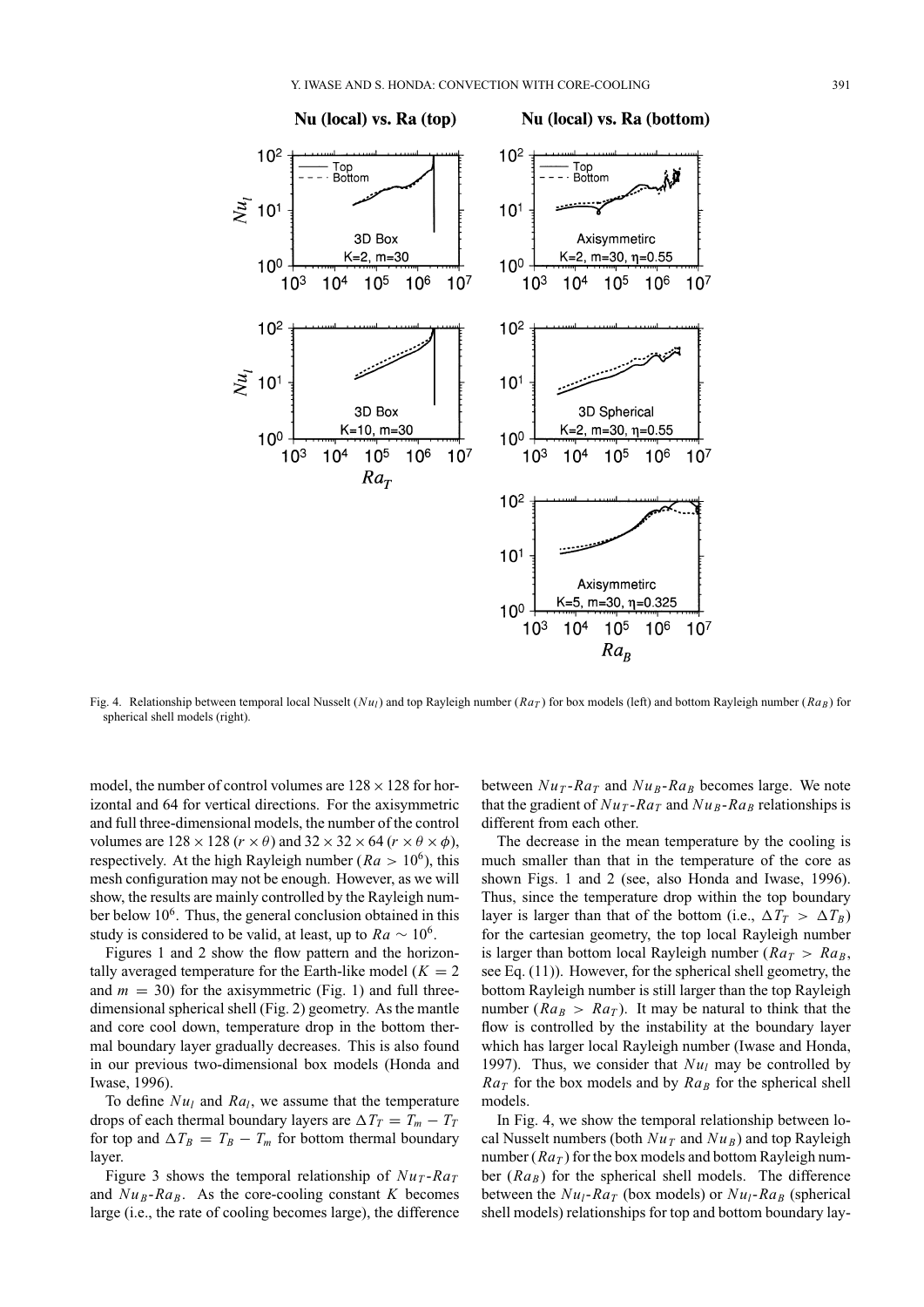



Fig. 5. Summary of the relationship between local Nusselt  $(Nu_l)$  and Rayleigh  $(Ra_l)$  numbers. Least square fitting lines of temporal  $Nu_l$  and *Ral* are plotted. (a)  $Nu_l$ -*RaT* relationship for two- (Honda and Iwase, 1996) and three-dimensional box models. (b)  $Nu_1$ - $Ra_B$  relationship for spherical shell models. *Nu<sub>l</sub>*-*Ra<sub>l</sub>* relationship for the steady state constant viscosity case of two-dimensional box case (Christensen, 1984) is plotted by circles and that for spherical shell case (Iwase and Honda, 1997) is plotted by squares.

ers in Fig. 4 becomes smaller than that of  $Nu_l$ - $Ra_l$  in Fig. 3, especially for the fast cooling case. This implies that  $Nu<sub>l</sub>$  is controlled by a single local Rayleigh number and suggests that the core-cooling is controlled mainly by the flow either at the top or bottom.

The relationships of  $Nu_l$ - $Ra_T$  for the box and  $Nu_l$ - $Ra_B$  for the spherical shell models are summarized in Fig. 5. They are obtained by the least-square-fitting of previous results. Since results at  $Ra > 10^6$  are strongly affected by the initial condition, we use the results only with  $Ra < 10^6$  for this discussion. The results of the two-dimensional box case (Table 2 of Honda and Iwase, 1996) are also included in Fig. 5(a). We show the  $Nu_l$ - $Ra_l$  relationship for the steady constant viscosity convection with two-dimensional box geometry calculated by the results of Christensen (1984) (white circles) and the spherical shell (Iwase and Honda, 1997) geometry (white rectangles). The power-law index of  $Nu_l$ - $Ra_T$ or  $Nu_l$ - $Ra_B$  relationship,  $\beta$ -values are around 0.3 (Table 1) for all the calculations except for the cases with large *K*, in which because of rapid cooling, the bottom boundary layer almost disappear and it results in the breakdown of the *Nul*-*Ral* relationship (Honda and Iwase, 1996). Although there exits a difference in the  $Nu_l$ - $Ra_l$  relationship for the steady state convection of spherical shell ( $\beta \sim 1/4$ ) and box geometry (β ∼ 1/3) (Iwase, 1996; Ratcliff *et al.*, 1996), our

Fig. 6. Comparison of flow pattern for core-cooling and no-cooling cases. Axisymmetric model is used ( $\eta = 0.55$ ). (a) Initial condition ( $t = 0$ ), (b) core-cooling case ( $K = 2.25$  and  $m = 30$ ), at  $t = 2.8 \times 10^{-3}$  and (c) non-cooling case at  $t = 2.8 \times 10^{-3}$ .

results suggest that there is no practical difference in  $\beta$  for the convection with cooling.

In this study, the internal heating is ignored  $(H = 0)$ . However, we already found that the heat transport efficiency for the internal heating case does not show much difference from that of the cases with bottom heating only (see also Honda and Iwase, 1996). If we include the internal heating, the lower thermal boundary layer would become weaker. Thus, the cooling by the flow at the top boundary layer would be promoted by the internal heating.

For the Earth model with the axisymmetric geometry, the flow pattern of mantle rapidly changes at high Rayleigh number (Fig. 1). However, we find that in another case, the major flow pattern is preserved as shown in Fig. 6(a) and (b), that is, the upwelling near the equator and downwelling at the pole. To check if this is affected by the cooling, we start the calculation with the same initial condition (i.e., Fig. 6(a)) without cooling. The flow pattern changes completely within the same time interval as the cooling continues (Fig.  $6(c)$ ). Although this result is obtained for axisymmetric model with low Rayleigh number ( $Ra < 5 \times 10^6$ ) and the change in the flow pattern may be also affected by the initial condition, it may suggest that the past mantle flow pattern of the Earth may be 'frozen' in some situations.

### **4.2 Parameterized calculation**

In this section, we discuss the usefulness of the  $Nu<sub>l</sub>$ -*Ral* relationship obtained by the dynamical calculations for the parameterized convection theory. In the preceding sec-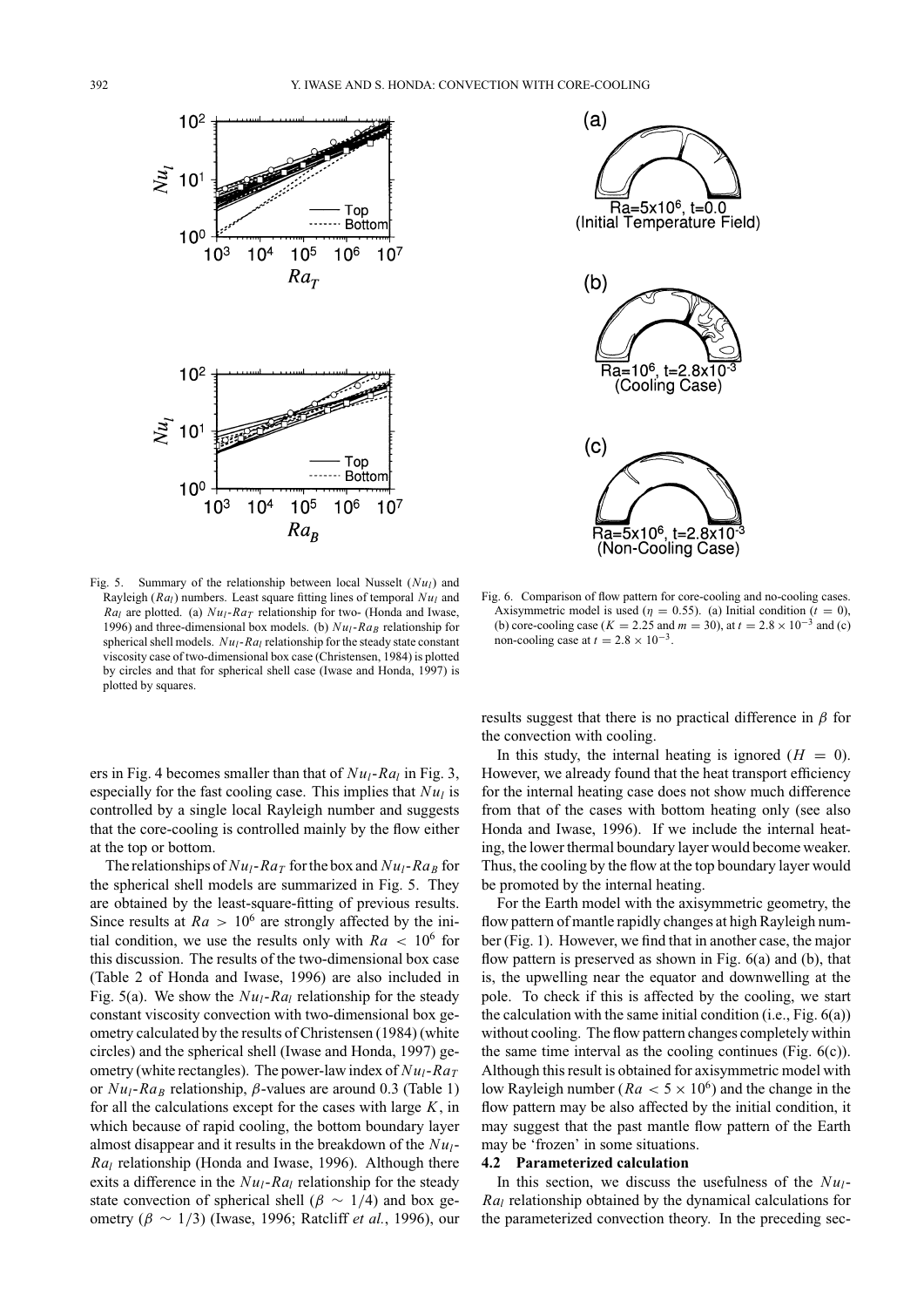

Fig. 7. Time evolution of the core temperature  $(T_B)$  and the mean mantle temperature  $(T_m)$ . Results of the dynamical calculation are plotted by solid lines and those of the parameterized calculation are plotted by dashed lines.

tion, we show that the core-cooling may be controlled by either top or bottom thermal boundary layer. Thus, the nondimensional heat fluxes at the top  $(q_T)$  and bottom  $(q_B)$  may be written by

$$
\begin{cases}\n q_T = Nu_T \Delta T_T = a_T R a_l^{\beta_T} \Delta T_T, \\
 q_B = Nu_B \Delta T_B = a_B R a_l^{\beta_B} \Delta T_B\n\end{cases}
$$
\n(14)

 $(\beta_T \approx \beta_B)$  where *l* is either *T* for the box and *B* for the spherical shell models, i.e., larger local Rayleigh number is used. The parameters  $a_l$  and  $\beta_l$  are determined by the leastsquare-fitting of the  $Nu_l$ - $Ra_l$  relationship obtained by the dynamical calculation (see Fig. 5 and Table 1). The initial core and mean mantle temperatures of this calculation are set to be the final temperatures of the dynamical calculation. The internal heating is ignored  $(H = 0$  in Eqs. (5)) to be consistent with the dynamical calculations.

The changes of the mean mantle  $(T_m)$  and core  $(T_B)$  temperatures with time for both dynamical and parameterized calculations are shown in Fig. 7. Both results show fairly good agreements. The difference of the results between dynamical and parameterized calculations in the spherical shell models may be due to simple least-square-fitting to obtain  $Nu_l$ - $Ra_B$  relationship. The  $\beta$ -values in spherical shell models are larger at high Rayleigh number region (Fig. 4). In the steady state convection,  $\beta$  shows the smaller value (∼0.25) at lower Rayleigh number region, since the flow pattern is strongly affected by the spherical shell geometry (Iwase and Honda, 1997). For the cooling case,  $\beta$ -value may become smaller at lower Rayleigh number region. If we take larger  $\beta$ -value (say, ~0.05 larger), the difference in results between dynamical and parameterized calculation becomes much smaller. Thus, we conclude that the parameterized model based on the relationship of  $Nu_l$ -*Ral* may be valid for the study of the thermal history of the mantle and core.

## **4.3 Application to the thermal history of the Earth**

In this section, we apply the parameterized convection theory to the thermal history of the mantle and core of the Earth based on our results. The equations to be solved are essentially identical to Eqs. (5). They are integrated backward in time. The thermal properties of the present status of the mantle and core of the Earth are taken as the initial values of our calculation (see below).

In order to compare the results with those of the previous works (Christensen, 1985; Honda, 1995) as discussed below, the Arrhenius type viscosity law is used, i.e.,

$$
\nu = \nu_{ref} \exp(T_a/T_m) \tag{15}
$$

where  $T_a$  is the activation temperature  $(T_a = 63000 \text{ K})$ (Christensen, 1985). Note that plausible Urey ratio (see below) using this viscosity law is found to be almost the same with the case if we use the power-law viscosity, Eq. (3).

The heat generation by the radioactive isotopes,  $^{238}$ U,  $^{235}$ U,  $^{232}$ Th and  $^{40}$ K is taken into account. Their present amounts and decay constants are taken from Turcotte and Schubert (1982). We assume that the cooling of the core is controlled by the instability at the bottom thermal boundary layer. We also assume that the proportional constant between the top and bottom local Nusselt number  $(\gamma)$  is unity, by considering our results. These assumptions imply  $\beta_T = \beta_B = \beta$  and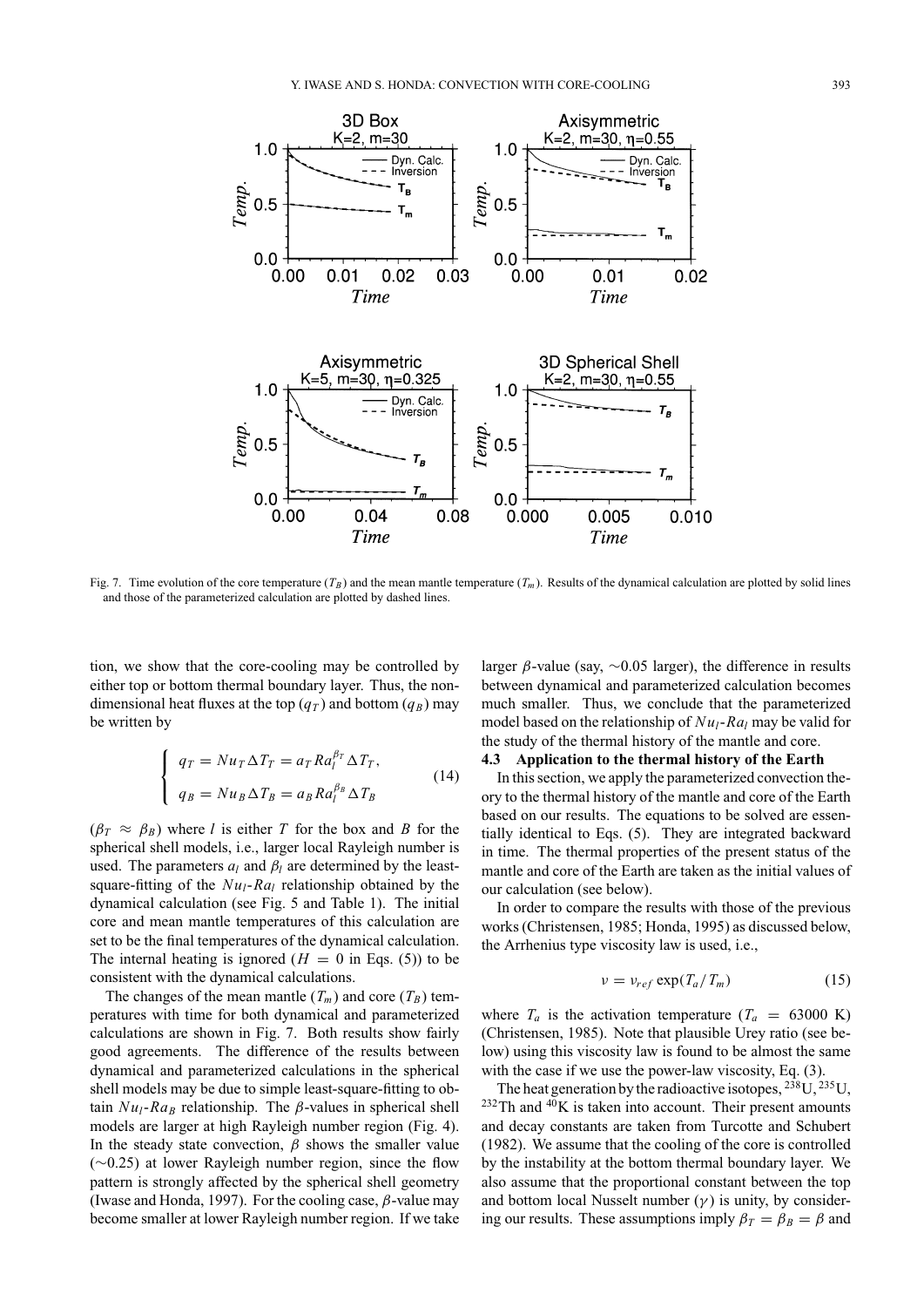

Fig. 8. (a) Mean mantle temperature and (b) core temperature with  $\beta = 0.3$ and  $\gamma = 1.0$  for various Urey ratio (numerals).

 $a_T = a_B$  in Eq. (14). If we take  $T_T = 300$  K,  $T_m = 1623$  K (Christensen, 1985) and  $T_B = 3000$  K (Stevenson *et al.*, 1983) for the present potential temperature of the mantle and core, the bottom Rayleigh number is higher than the top Rayleigh number, assuming that the gravity, the coefficient of the thermal expansion, the viscosity and the thermal conductivity are constant. Since  $Ra_B$  is found to be always larger than  $Ra_T$ , we use  $Ra_B$  as the controlling parameter. We take the present values of the surface heat flow and the effective specific heat of the whole Earth to be  $3.7 \times 10^{13}$  W and  $7 \times 10^{27}$  J kg<sup>-1</sup>, respectively (Christensen, 1985). We assume that the heat capacity of the core is one-fifth of that of the mantle (Stacey, 1981).

The free parameters are only  $\beta$  and the Urey ratio, which is the ratio of radiogenic heat production to the heat loss at the surface. We show the temperature of the mantle and core in Fig. 8 for  $\beta = 0.3$ . As has been shown by previous workers (Davies, 1980; Christensen, 1985; Honda, 1995), the thermal runaway of the mantle can be observed. The Urey ratio around 0.5 gives a reasonable temperature of the mantle and core at ∼4.5 Ga. Christensen (1985) (also see Honda, 1995) studied the similar model, assuming that the rate of cooling of the core is equal to that of the mantle. This assumption implies that the heat capacity of the core is so small that the thermal inertia of the core or the bottom thermal boundary layer can be ignored. As a result, they found that the higher Urey ratio  $(> 0.8)$  is preferable for  $\beta = 0.3$ . However, as our calculation shows, this conclusion should be revised by taking into account the effects of bottom

boundary layer.

We also investigate the thermal history of the Earth assuming that the top local Nusselt number is controlled by the top local Rayleigh number and the bottom local Nusselt number is controlled by the bottom local Rayleigh number. The results are very similar to those assuming that the cooling is controlled only by the bottom local Rayleigh number. As discussed in the above, if the ratio of the core to the whole planet is close to the Earth, the difference of the cooling by these modes is not so obvious. However, the cooling by the flow controlled by either top or bottom thermal boundary layer may play a significant role in thermal evolution for the planets and satellites whose core size is smaller than that of the Earth ( $\eta$  < 0.55) or when their core has not grown to the size comparable to the Earth.

### **5. Conclusions and Discussions**

We conduct the numerical simulation of the mantle convection with core-cooling using a simple model. The geometry of the model is either three-dimensional box, or axisymmetric and three-dimensional spherical shell. We assume that the viscosity is constant in space and changes as a function of the mean mantle temperature. We find the better local Nusselt and Rayleigh numbers relationship, when *Ral* is either  $Ra_B$  or  $Ra_T$ . This suggests that the core may be cooled forcibly by the instability of either top or bottom boundary layer. The thermal history of the mantle and core calculated using the parameterized convection theory based on the *Ral*-*Nu<sub>l</sub>* relationship shows a good agreement with that obtained by the dynamical calculations. The thermal history of the Earth is calculated using the parameterized theory assuming that the bottom Rayleigh number controls both top and bottom Nusselt numbers. The appropriate Urey ratio is found to be smaller than that obtained by the model which neglects the effects of bottom boundary layer.

The Rayleigh number of the present Earth is larger than that used in this study and we neglect the effects of phase transitions, spatial viscosity variation and time-dependent internal heat generation. Although we have already studied the case including internal heating for two-dimensional box model (Honda and Iwase, 1996), further consideration is necessary for the spherical shell geometry. Heat transport may be affected by the cooling rate, though the effect of the cooling rate  $(K)$  is not clearly shown in this study. The cooling of the core may also be influenced by the plume heads or tails (Davies, 1993), which are related to the temperaturedependent viscosity. Van den Berg and Yuen (1995) pointed out that the effects of the rheological transition on the dynamical evolution of the Earth's mantle must be taken into account in realistic dynamical models of a cooling Earth. The inclusion of these factors for the convection with corecooling should be done in the future.

**Acknowledgments.** We thank P. J. Tackley for using his code. We also appreciate Dr. Ogawa and an anonymous reviewer for their comments. This study was partly supported by the Japan-U.S. Cooperative Science Program. Y.I. was supported by the JSPS Research Fellowship.